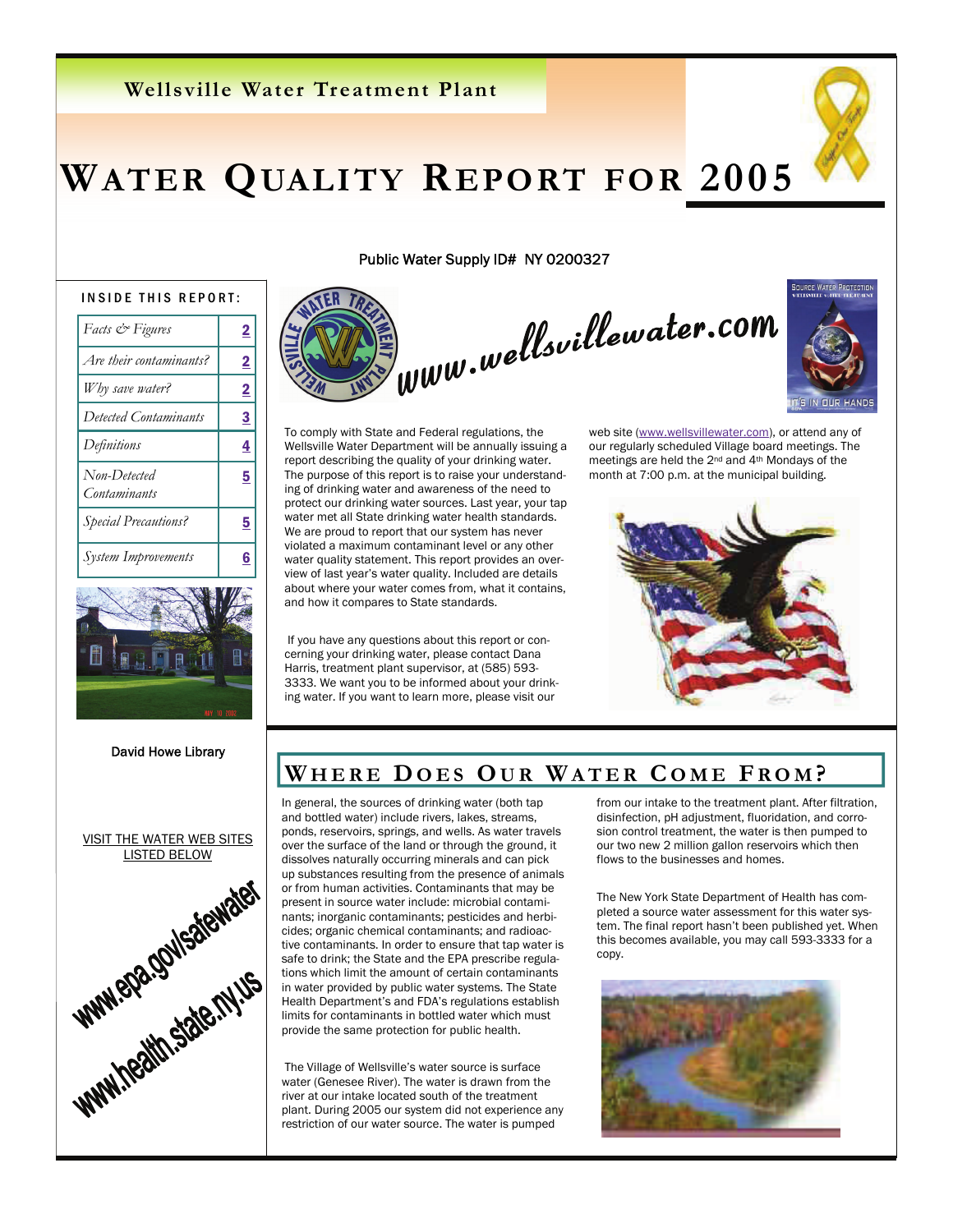#### **Water Quality Report for 2005**

### **F ACTS AND FIGURES**

Our water system serves 5700 people through 2300 service connections. The total water produced in 2005 was 249 million gallons. The daily average water pumped into the system was 682,730 gallons. Our highest single day was 1,657,000. The amount of water delivered to customers was 195 million gallons; this leaves 54 million gallons of water unaccounted for. (22% of the amount pumped). This unaccounted for water includes water used for flushing mains, fighting fires, fire training, and leaks. In 2005 our water customers were charged \$0.54 per unit of water ( 1 unit equals 748 gallons) for 1 to 3 units, \$3.68 per unit of water for 4 to 50 units, \$2.54 per unit for 50 to 100 units, \$2.27 per unit for 101 to 150 units, \$1.32 per unit over 150 units. Plus a monthly service charge of \$14.00.

 Please visit our web site wellsvillewater.com/water\_rates.htm for a more detailed explanation of the billing charges.



# **1 unit equals 748 gallons of water**  *wellsvillewater.com/ water\_rates.htm*

**For all of our** 

**current lab results, visit our web site** 

*wellsvillewater.com/ lab\_results.htm*

### **Are there contaminants in our drinking water?**

As the State regulations require, we routinely test your drinking water for numerous contaminants. These contaminants include: total coliform, turbidity, inorganic compounds, nitrate, nitrite, lead, copper, volatile organic compounds, total trihalomethanes, radiological, and synthetic organic compounds. The table of detected contaminants included with this report depicts which compounds were detected in your drinking water. For further information on all of the contaminants tested and their results see the list on pages 3 & 5 or visit our web site. The State allows us to test for some contaminants less than once per year because the concentrations of these contaminants do not change

frequently. Some of our data though representative, are more than one year old.

 It should be noted that all drinking water, including bottled drinking water, might be reasonably expected to contain at least small amounts of some contaminants. The presence of contaminants does not necessarily indicate that the water poses a health risk. More information about contaminants and potential health effects can be obtained by calling the EPA's Safe Drinking Water Hotline at (800) 426-4791 or the Allegany County Department of Health at (585) 268-9250.

### **Why save water and how to avoid wasting it?**

Although our system is very fortunate to have an adequate amount of water to meet present and future demands, there are a number of reasons why it is important to conserve water:

Saving water saves energy and some of the costs associated with both of these necessities of life.

Saving water reduces the cost of energy required to pump water.

Saving water lessens the strain on water systems during a dry spell or drought, helping to avoid severe water use restrictions so that essential fire fighting needs are met.

 $$ 

You can play a role in conserving water by becoming conscious of the amount of water your household is using, and by looking for ways to use less whenever you can. It is not hard to conserve water.

#### Conservation tips include:

• Dishwashers use 15 gallons for every cycle, regardless of how many dishes are loaded. So load it to capacity everytime.

• Check every faucet in your home for leaks. Just a slow drip can waste 15 to 20 gallons a day. Fix it and you can save almost 6,000 gallons per year.

• Check your toilets for leaks by putting a few drops of food coloring in the tank, watch for a few minutes to see if the color shows up in the bowl. It is not

uncommon to lose up to 100 gallons a day from one of the otherwise invisible toilet leaks. Fix it and you can save more than 30,000 gallons per year.

• Use water-saving, flow-restricting shower heads and low flow faucets (aerators).

Use your water meter to detect hidden leaks. Simply turn off all taps and water using appliances. Check your meter reading, and then check again after 15 minutes, if it moved, you have a leak. Most of our meters have a leak detector dial in the middle of them (usually a white arrow), that if turning when everything is off signifies a leak.

• Don't cut your lawn too short, longer grass saves water.

• Water you lawn after 6:00 pm, this prevents water loss due to evaporation.

• When washing you car don't let the hose run continuously.

• When brushing your teeth, shaving or shampooing avoid running the water unnecessarily.

Water your garden and lawn only when necessary. Remember that a layer of mulch in the flower beds and garden is not only aesthetically pleasing but will help retain moisture.

**⋋⋋⋌⋋⋋⋋⋌⋋⋋⋌⋋⋋**⋋⋌⋋⋌⋋⋌⋋⋌⋋⋌⋋⋌⋋⋌⋋⋌⋋⋌⋋⋌⋋ **For More Tips visit our web site**  *wellsvillewater.com/tips\_problems.htm***⋋⋋⋌⋋⋋⋌⋋⋋⋌⋋⋋⋋⋌⋋⋋**⋋⋌⋋⋌⋋⋌⋋⋌⋋⋌⋋⋌⋋⋌⋋⋌⋋



**Page 2**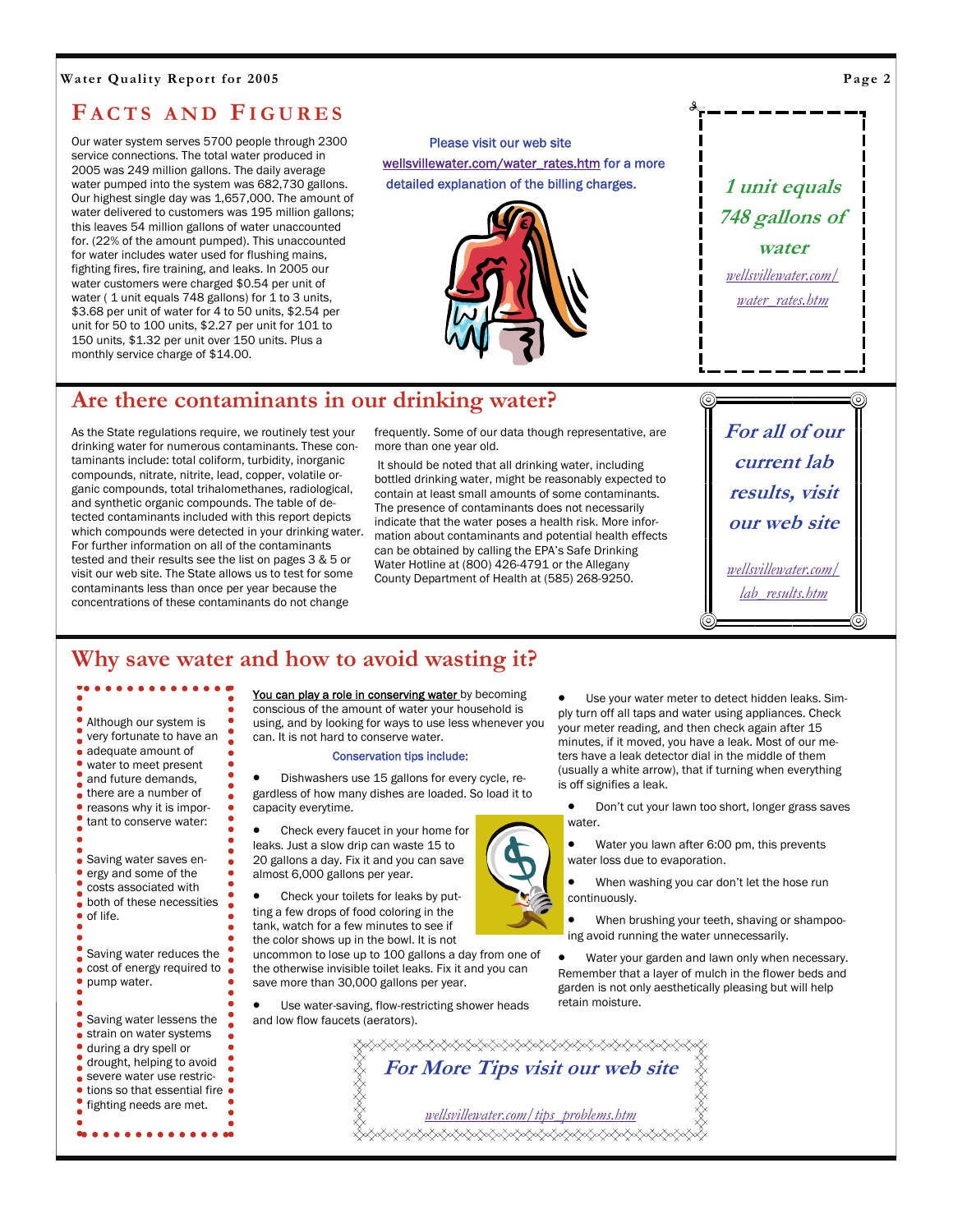Water Quality Report for 2005 **Page 3** 

### *TABLE OF DETECTED CONTAMINANTS*

| <b>CONTAMINANT</b>                                                                          | VIOLATION<br>VIOLATION | DATE OF<br><b>SAMPLE</b> | <b>LEVEL DETECTED</b><br>(RANGE) | <b>MEASUREMENT</b><br>LEVEL OF | <b>MCLG</b>    | <b>REGULATORY</b><br><b>LIMIT</b>                        | LIKELY SOURCE OF CONTAMI-<br><b>NATION</b>                              |  |  |
|---------------------------------------------------------------------------------------------|------------------------|--------------------------|----------------------------------|--------------------------------|----------------|----------------------------------------------------------|-------------------------------------------------------------------------|--|--|
| Microbiological Contaminants:                                                               |                        |                          |                                  |                                |                |                                                          |                                                                         |  |  |
| Total Coliform Bacteria <sup>1</sup>                                                        | NO                     | 4/13/<br>2005            | 1 positive<br>sample             | N/A                            | N/A            | $MCL = 2$ or<br>more positive<br>samples in one<br>month | Naturally present in the<br>environment                                 |  |  |
| Turbidity <sup>2</sup>                                                                      | NO                     | 10/12<br>2005            | 0.18<br>$(0.02 - 0.18)$          | <b>NTU</b>                     | N/A            | TT<br>0.3                                                | Soil Runoff                                                             |  |  |
| Radiological Contaminants: No Contaminants detected - 06/04/2000 (every eight years)        |                        |                          |                                  |                                |                |                                                          |                                                                         |  |  |
| <b>Inorganic Contaminants:</b>                                                              |                        |                          |                                  |                                |                |                                                          |                                                                         |  |  |
| Barium                                                                                      | NO <sub></sub>         | 01/05/<br>2005           | 0.042                            | mg/l                           | $\overline{2}$ | MCL 2                                                    | Discharge of drilling<br>wastes; metal refineries;<br>natural deposits. |  |  |
| Chloride                                                                                    | NO                     | 08/10/<br>2005           | 28.0<br>$(1.3 - 28.0)$           | mg/l                           | N/A            | <b>MCL 250</b>                                           | Naturally occurring or<br>road salt contamination.                      |  |  |
| Copper $3$                                                                                  | NO                     | 7/12/<br>2004            | 0.14<br>$(0.023 - 0.18)$         | mg/l                           | 1.3            | AL<br>1.3                                                | Corrosion of galvanized<br>pipes; natural deposits.                     |  |  |
| Fluoride                                                                                    | NO                     | 12/18/<br>2005           | 1.73<br>$(0.55 - 1.73)$          | mg/l                           | N/A            | <b>MCL 2.2</b>                                           | Natural deposits; water<br>additive that promotes<br>strong teeth.      |  |  |
| Lead $4$                                                                                    | NO <sub>1</sub>        | 7/12/<br>2004            | 7.9<br>$(ND-13)$                 | $\frac{u}{g}$                  | $\mathbf{0}$   | AL<br>15                                                 | Corrosion of household<br>plumbing systems;<br>natural deposits.        |  |  |
| Nitrate                                                                                     | NO                     | 01/27/<br>2005           | 1.30                             | mg/l                           | 10             | <b>MCL</b><br>10                                         | Runoff from fertilizer<br>use; natural deposits.                        |  |  |
| Sulfate                                                                                     | NO                     | 01/05/<br>2005           | 8.57                             | mg/l                           | N/A            | <b>MCL</b><br>250                                        | Naturally occurring.                                                    |  |  |
| Synthetic Organic Chemicals (Pesticides / Herbicides) No Contaminants detected - 10/11/2005 |                        |                          |                                  |                                |                |                                                          |                                                                         |  |  |
| Volatile Organic Contaminants:                                                              |                        |                          |                                  |                                |                |                                                          |                                                                         |  |  |
| Methyl Tertiary Butyl Ether<br>(MTBE)                                                       | NO                     | 1/05/<br>2005            | 0.9                              | ug/l                           | N/A            | <b>MCL</b><br>50                                         | Releases from gasoline<br>storage tanks                                 |  |  |
| Disinfection Byproducts:                                                                    |                        |                          |                                  |                                |                |                                                          |                                                                         |  |  |
| $HAAS$ <sup>5</sup>                                                                         | NO                     | 11/08/<br>2005           | 23.38<br>$(0.02 - 44.00)$        | ug/l                           | N/A            | MCL $60$                                                 | By product of drinking<br>water chlorination.                           |  |  |
| Total<br>Trihalomethanes <sup>6</sup>                                                       | NO                     | 08/09/<br>2005           | 42.18<br>$(16.50 - 78.70)$       | ug/l                           | N/A            | MCL 80                                                   | By product of drinking<br>water chlorination.                           |  |  |
| Total Organic Compounds: Disinfection byproduct precursor                                   |                        |                          |                                  |                                |                |                                                          |                                                                         |  |  |
| <b>Entry Point</b>                                                                          | NO                     | 10/11/<br>2005           | 2.0                              | mg/l                           | N/A            | TT 35%<br>removal                                        | Disinfection<br>byproduct precursor                                     |  |  |
| Source                                                                                      | NO                     | 11/08/<br>2005           | 3.2                              | mg/l                           | N/A            | N/A                                                      | Disinfection<br>byproduct precursor                                     |  |  |

What does this information mean?

As you can see from the table of detected contaminants, our system had no violations. We have learned through our testing that some contaminants have been detected: however, these contaminants were detected below the level allowed by the State.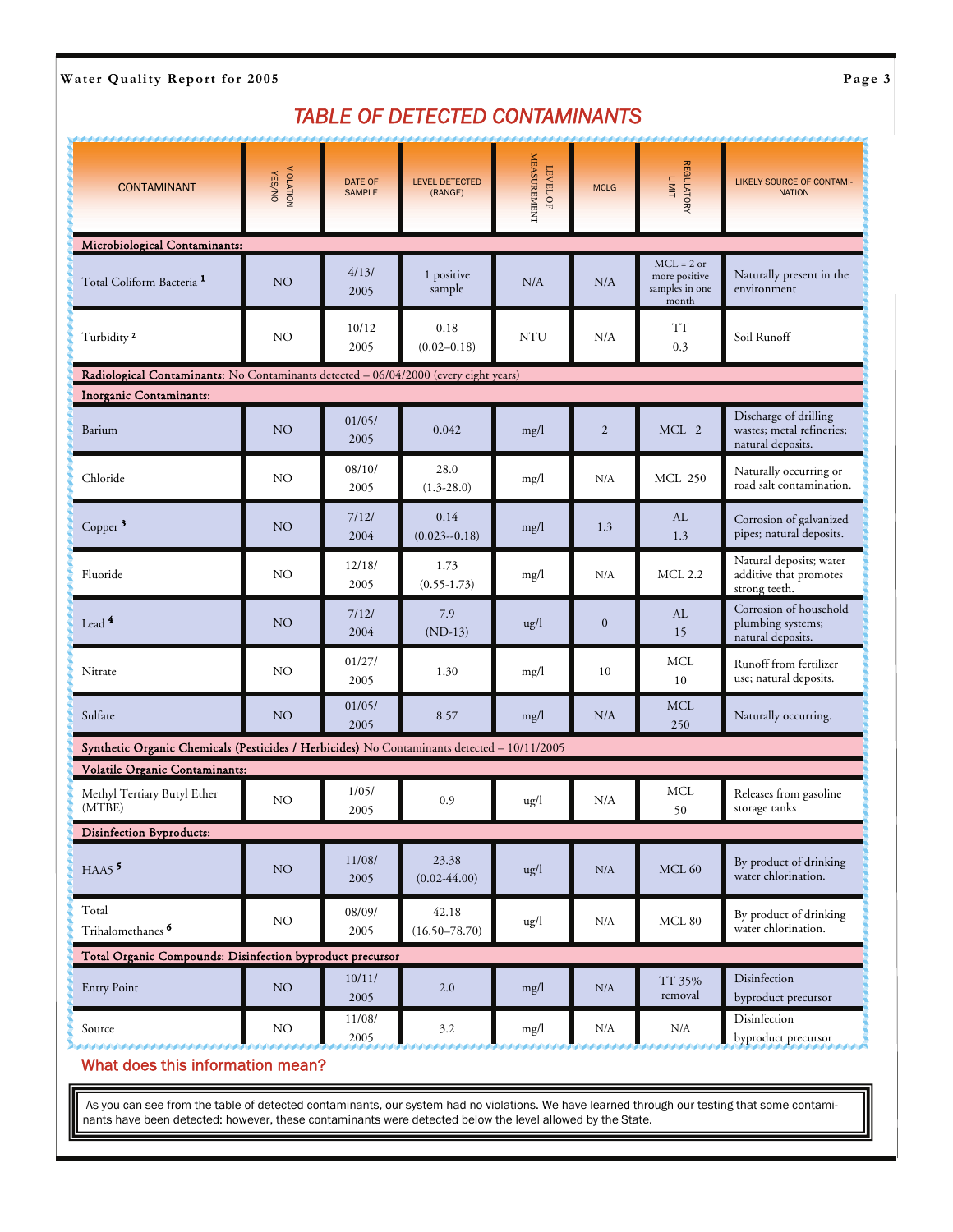1- A violation occurs in systems collecting less than 40 samples per month when two or more samples are total coliform positive.

2- Turbidity is a measure of the cloudiness of the water. We test it because it is a good indicator of the effectiveness of our filtration system. Our highest single turbidity measurement for the year occurred on 10/12/2005. State regulations require that turbidity must always be below 0.3 NTU. 100% of our samples met this turbidity performance standard.

3 - The level presented represents the 90<sup>th</sup> percentile of the 20 sites tested. A percentile is a value on a scale of 100 that indicates the percent of a distribution that is equal to or below it. The 90th percentile is equal to or greater than 90% of the copper values detected at your water system. In this case 20 samples were collected at your water system and the 90<sup>th</sup> percentile value was the 18<sup>th</sup> highest value (0.19 mg/l). The action level for copper was not exceeded at any of the sites tested.

4 - The level presented represents the 90<sup>th</sup> percentile of the 20 sites tested. The action level for lead was exceeded at one of the sites tested.

5– HAA5's (mono-,di, & trichloroacetic acid, and mono-, & dibromoacetic acid)

6 - Total Trihalomethanes (TTHM's - chloroform, bromodichloromethane, dibromochloromethane, and bromoform)

### Footnotes: Entertainment of the contract of the Definitions:

Maximum Contaminant Level (MCL): The highest level of a contaminant that is allowed in drinking water. MCLs are set as close to the MCLGs as feasible.

*Maximum Contaminant Level Goal* (MCLG): The level of a contaminant in drinking water below which there is no known or expected risk to health. MCLGs allow for a margin of safety.

**Action Level (AL):** The concentration of a contaminant, which, if exceeded, triggers treatment or other requirements that a water system must follow.

**Treatment Technique (TT):** A required process intended to reduce the level of a contaminant in drinking water.

*Non-Detects* (ND): Laboratory analysis indicates that the constituent is not present.

*Nephelometric Turbidity Unit* (NTU): A measure of the clarity of water. Turbidity in excess of 5 NTU is just noticeable to the average person.

*Milligrams per liter (mg/l):* Corresponds to one part of liquid in one million parts of liquid (parts per million ppm).

**Micrograms per liter (ug/l):** Corresponds to one part of liquid in one billion parts of liquid (parts per billion - ppb).





**For a complete laboratory results listing visit our web site** 

*wellsvillewater.com/lab\_results.htm*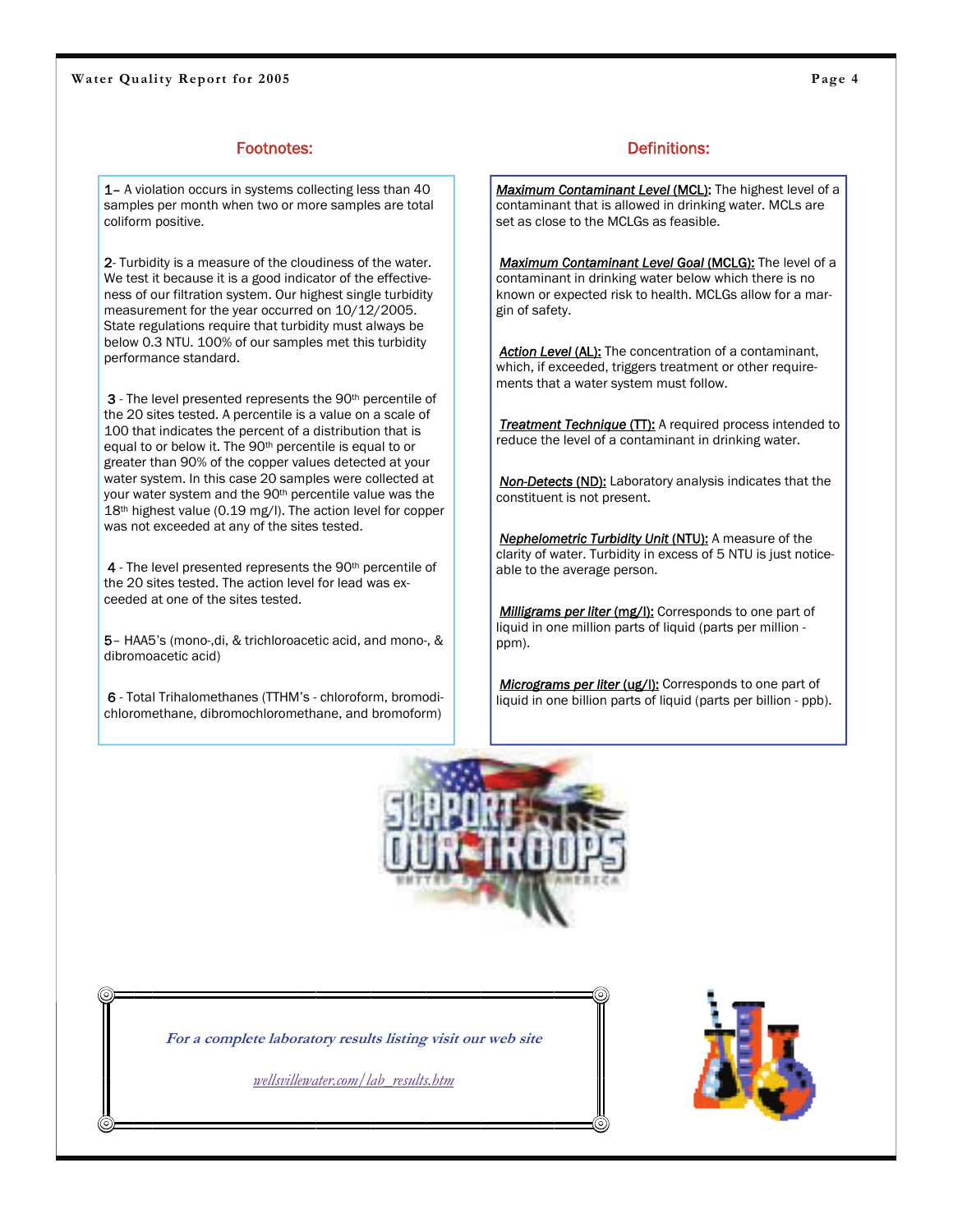Water Quality Report for 2005 **Page 5** 

#### **N O N - D ETECTED C ONTAMINANTS 2005**

Aldicarb sulfone 1,1,1,2-Tetrachloroethane **Cyanide** Metribuzin くそそそそそそそそそそそそそそそそそそそそそそ 1,1,1-Trichloroethane Aldicarb sulfoxide Dalapon Naphthalene 1,1,2,2-Tetrachloroethane Aldrin Di(2-ethylhexyl)adipate n-Butylbenzene 1,1,2-Trichloroethane Antimony Nickel Di-(2-ethylhexyl)phthalate 1,1-Dichloroethane Aroclor Dibromomethane n-Propylbenzene 1,1-Dichloroethene Arsenic Oxamyl Dicamba 1,1-Dichloropropene Atrazine Dichlorodi-Pentachlorophenol 1,2,3-Trichlorobenzene Benzene Picloram 1,2,3-Trichloropropane Benzo (a) pyrene p-Isopropyltoluene 1,2,4-Trichlorobenzene Beryllium Propachlor 1,2,4-Trimethylbenzene BHC-gamma (Lindane) sec-Butylbenzene 1,2-Dibromo-3-chloropropane Bromobenzene Selenium 1,2-Dibromoethane (EDB) Bromochloro-Simazine fluoromethane methane 1,2-Dichlorobenzene Styrene Dieldrin Bromoform 1,2-Dichloroethane tert-Butylbenzene Bromomethane Dinoseb 1,2-Dichloropropane **Tetrachloroethene** Butachlor Endrin 1,3,5-Trimethylbenzene **Thallium** Cadmium Ethylbenzene 1,3-Dichlorobenzene Toluene **Carbaryl** Heptachlor 1,3-Dichloropropane Toxaphene **Carbofuran** Heptachlor epoxide 1,4-Dichlorobenzene trans-1,2-Dichloroethene Carbon Tetrachloride Hexachlorobenzene 2,2-Dichloropropane trans-1,3-Dichloropropene Chlordane-Alpha Hexachlorobutadiene 2,4,5-TP (Silvex) Chlordane-Gamma Hexachlorocyclopentadiene Trichloroethene 2,4-D Chlorobenzene Isopropylbenzene Trichlorofluoromethane 2-Chlorotoluene Chloroethane **Mercury** Tylenes 3-Hydroxycarbofuran Chloromethane Methomyl Vinyl chloride 4-Chlorotoluene Chromium Methoxychlor Alachlor Xylenes total cis-1,2-Dichloroethene Methylene chloride Aldicarb cis-1,3-Dichloropropene Metolachlor

### Do I need to take special precautions?

いいいい いいいい いいいい いいいい

Although our drinking water met tem disorders, some elderly, or exceeded State and Federal regulations, some people may be more vulnerable to disease causing microorganisms or pathogens in drinking water than the general population. Immuno-compromised persons such as persons with cancer undergoing chemotherapy, persons who have undergone organ transplants, people with HIV\AIDS or other immune sys-

and infants can be particularly at risk from infections. These people should seek advice from their health care provider about their drinking water. EPA/CDC guidelines on appropriate means to lessen the risk of infection by Cryptosporidium, Giardia and other microbial pathogens are available from the Safe Drinking Water Hotline (800) 426-4791.

**Our goal is to provide you with a reliable, safe and adequate supply of water. We take this responsibility very seriously. We will always adhere to all Local, State and Federal requirements.** 

ひょうけいきんけいきけいきけいきょう